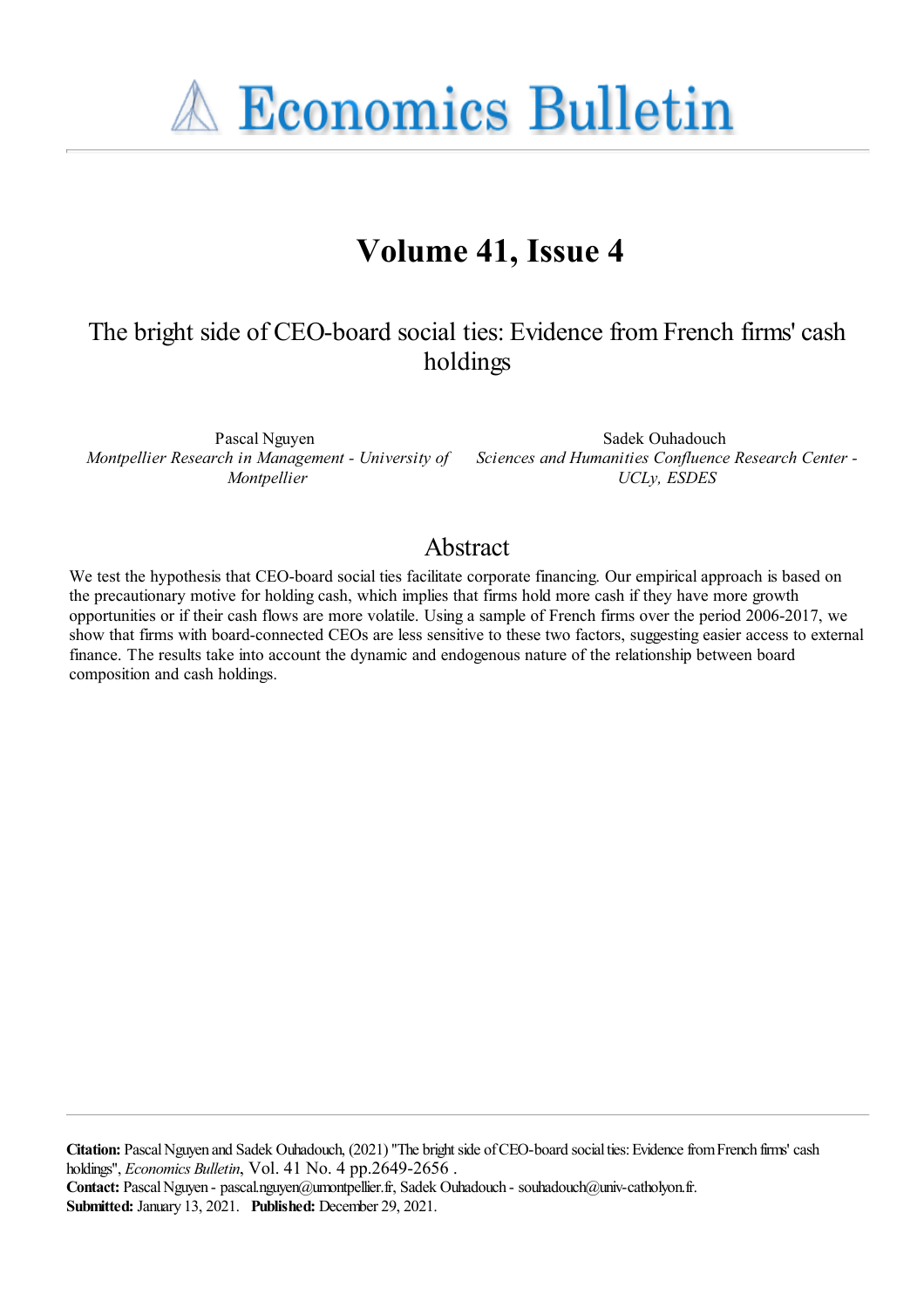#### **1. Introduction**

Social networks play a powerful role in France (Nguyen 2012; Kramarz & Thesmar 2013; Maclean et al. 2014). None more so than the old school networks based on an education at the highly prestigious Ecole Polytechnique and Ecole Nationale d'Administration (ENA). Alumni draw lifetime benefits long after they graduated. Membership in those networks increases the likelihood of receiving board appointments. It allows CEOs to extract higher compensation and protects them from dismissal following poor results.

Most studies suggest that social networks are detrimental to good governance. They decrease board oversight and promote CEO entrenchment (Hwang & Kim 2009; Nguyen 2012) leading to poor acquisitions (Kramarz & Thesmar 2013), higher risk of fraud (Khanna et al. 2015) and lower firm valuation (Fracassi & Tate 2012). However, social networks can also have benefits. They foster trust among board members, and thus facilitate the candid discussion of sensitive issues (Adams & Ferreira 2007). They give CEOs access to private information and attract their attention to a wider range of business opportunities (Burt 1997; Guo et al. 2020). Last but not least, CEOs can use their connections to procure hard to get resources.

In this paper, we hypothesize that CEO-board social ties help firms access financial resources. To test this point, we analyze the dynamic behavior of the firm's cash holdings in response to changes in investment opportunities and the risk of a cash shortfall. Using a sample of French firms over the period 2006-2017, we observe that firms hold more cash when they have more growth opportunities and when their cash-flows are more volatile. However, the cash holdings of firms with board-connected CEOs are significantly less sensitive to these factors, consistent with lower financing constraints (Han & Qiu 2007).

This study makes two contributions to the literature. It first shows that CEO-board social ties can be valuable and establishes this claim using a new approach. Second, the study contributes to the analysis of cash holdings. Governance, and specifically CEO entrenchment, appears to have mixed effects on cash holdings, which are summarized by the competing "flexibility" and "spending" hypotheses (Harford et al. 2008). We show instead that the CEO's connections have a moderating effect on two key factors that drive the precautionary demand for cash.

#### **2. Background and hypotheses**

Nowhere in the world is an elite education more critical to reach the top of the corporate ladder than in France. This is especially true of large firms (Eminet et al. 2009; Nguyen 2012). In fact, a majority of CEOs in large banks and industrial firms that constitute the CAC 40 index come from just two schools: Polytechnique and ENA. The dominance of these two schools is all the more striking that they only produce a tiny fraction of all graduates. In comparison, Harvard Business School accounts for just 6% of top executive positions in US firms (Shue 2013). This creates a "small world effect" whereby everyone knows one another; and call themselves by their first names (Suleiman, 1978; Nguyen 2012).

One distinctive feature of these networks is that group members actively help and protect each other. Kramarz & Thesmar (2013) show that new board appointees are more likely to be graduates of Polytechnique or ENA if the CEO is an alumnus of these schools. This bias is consistent with the observation that CEOs tend to hire directors who share similar sociodemographic characteristics (Westphal et Zajac 1995). It is therefore unrealistic to expect that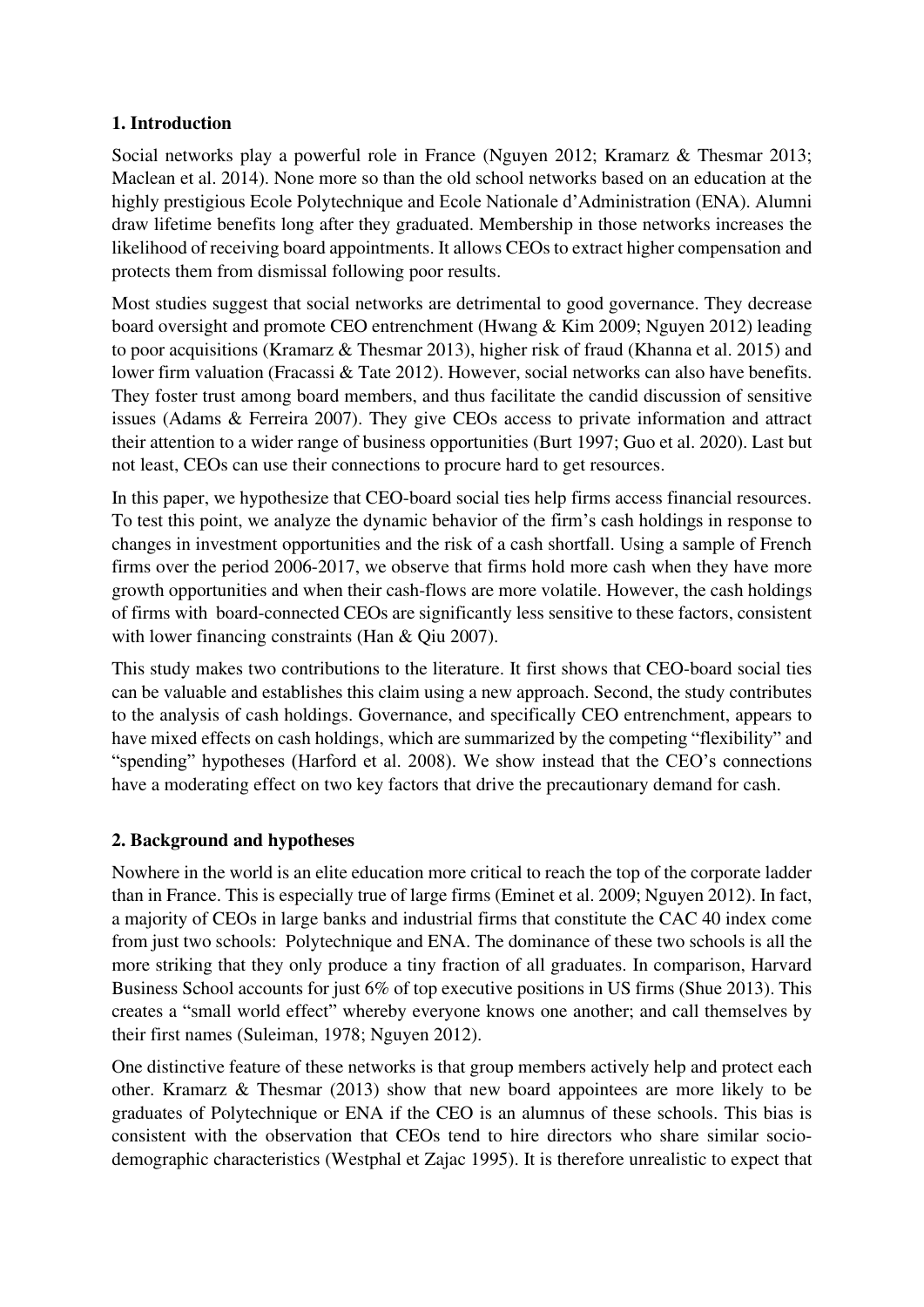directors, who share something as fundamental as the same alma mater as the CEO, can exercise effective monitoring over the latter's decisions.

In fact, empirical studies reveal that board-connected CEOs receive generous compensation packages that do not require them to produce outstanding results (Hwang & Kim 2009). No wonder that they are not incentivized to create value. Kramarz & Thesmar (2013) show that they are prone to make value-destroying acquisitions. Moreover, board-connected CEOs are less likely to be fired despite poor performance. When it happens, they are able to find better jobs compared to other CEOs (Nguyen 2012). Since, intrinsic ability is unlikely to explain that difference, the most obvious explanation is that connected CEOs are able to leverage their social networks to secure better positions.

However, firms can also benefit from their CEO's social ties. Connections with other board members promote trust and facilitates communication. As a result, CEOs are more likely to share inside information with external directors who can then provide more specific and relevant input, which adds value to the firm (Adams & Ferreira 2007). Besides, trust ensures that CEOs have access to better information and are kept abreast of new business opportunities (Burt 1997; Guo et al. 2020). Social networks also help firms secure critical resources. For example, CEO political connections increase firm performance because they give firms greater access to key resources and mitigate constraints (e.g., through friendly regulation). As a result, firms are more likely to survive (Faccio et al. 2006) and grow faster (Zheng et al. 2015).

Another way firms may benefit from their CEO's connections is through improved access to finance. Batjargal & Liu (2004) demonstrate that the investment selection decisions of venture capitalists in China are determined by the entrepreneur's social capital. Bottazzi et al. (2016) show that trust favorably affects the investment decision of European venture capital firms. In the same vein, Gompers et al. (2016) indicate that venture capital managers who share the same background, and in particular the same education, are more likely to co-invest. However, the likelihood of a positive outcome is lower, suggesting that the trust they have for one another, introduces a bias in their judgement.

Following the above arguments, we posit that CEO-board connections affect the firm's access to finance. The first reason is that these social ties reflect the CEO's extensive network, and thus greater ability to secure financing in much the same way as political connections (Faccio et al. 2006). The second reason is that social capital is viewed favorably by capital providers and is taken as a proxy of the CEO's quality, as evidence from entrepreneurial finance suggests (Batjargal & Liu 2004; Bottazzi et al. 2016; Gompers et al. 2016). We can thus state:

**Hypothesis**: Firms with stronger CEO-board ties have easier access to financial resources.

#### **3. Methodology and data**

The firm's cash holdings can be used to evaluate the ease of access to financial resources. In the absence of market frictions, firms do not need to hold a lot of cash since they can readily raise funds to finance their projects (Han & Qiu 2007). However, information asymmetry leads to costly financing (Myers & Majluf 1984). As a result, firms need to maintain cash reserves to ensure they can carry out their good projects and buffer potential cash shortfalls. This explains that firms with more growth opportunities hold more cash (Opler et al. 1999; Harford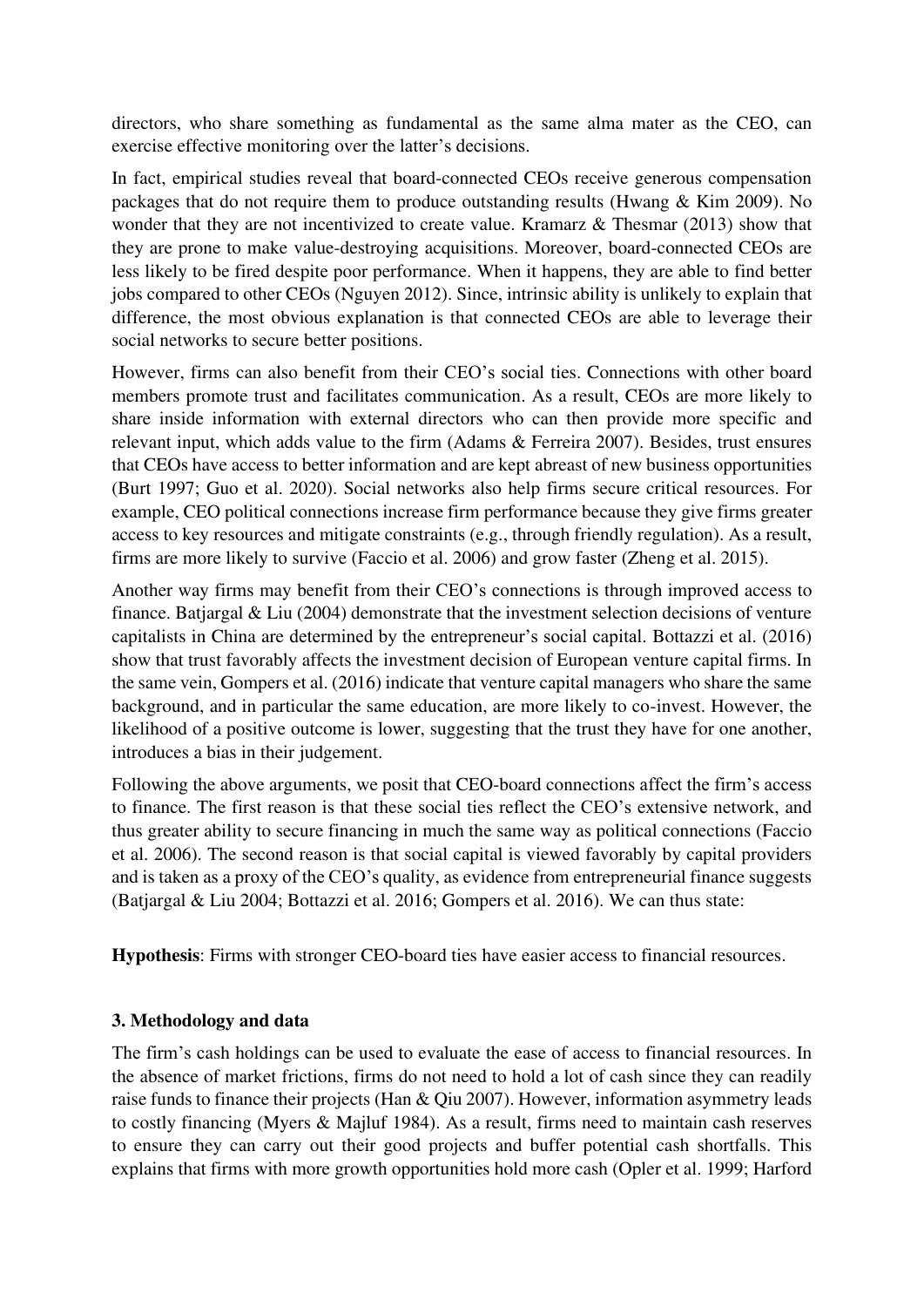et al. 2008). Foregoing these projects due to the inability to secure financing would induce a substantial welfare loss for the firm's shareholders. Likewise, firms whose cash flows are more volatile need to maintain higher cash balances as they are more likely to experience a cash shortfall. Raising funds in a weak financial position would not only be challenging but also involve significant costs.

Following standard practice, we measure the presence of growth options by Tobin's Q and the volatility of the firm's cash flows (CFVOL) by the 5-year standard deviation of operating cash flows over total assets. To reduce the positive skewness in Tobin's Q, we apply a log transform (LNQ). CEO-board connections are measured by the proportion of directors with the same education as the CEO. To illustrate the calculations, consider the board of leading IT consulting firm Capgemini, which consisted of 16 members at the end of 2017. The CEO and chairman, Paul Hermelin, is a graduate of both Ecole Polytechnique and ENA. Examination of board member profiles in the 2017 Annual Report indicates that, beside the CEO, two directors were graduates of Polytechnique, while three were graduates of ENA. The strength of the CEO's connections (TIES) is therefore  $(2+3)/(16-1) = 33.3\%$ .

If firms with connected CEOs have easier access to financial resources, they should be less concerned by the need to hold large precautionary cash reserves. Accordingly, the coefficient on the two interaction terms TIES  $\times$  LNO and TIES  $\times$  CFVOL should be significantly negative.

The control variables are similar to those found in other studies (Opler et al. 1999; Han & Qiu 2007; Harford et al. 2008). We include firm size, measured by the log of total assets (LNTA), leverage, measured by total debt over total assets (DEBT), capital expenditures (CAPEX), R&D expenses (RD), operating cash flows (OCF), and net working capital (NWC), all scaled by total assets; and dividend status (DIVD), which takes the value 1 if the firm pays dividends and 0 otherwise. Finally, we include two board characteristics, BRDSIZE, indicating the number of directors, and BRDINDP, measuring the proportion of independent directors.

While pooled OLS regressions have often been used to study why firms hold cash, they are likely to produce biased results due to unobserved firm heterogeneity. A solution may be to use fixed firm effects with time-invariant firm-specific dummies. However, this framework does not account for the fact that governance is endogenous. Indeed, unobserved factors may simultaneously determine the level of cash that firms hold and the type of CEO they choose. For example, a firm may choose a connected CEO (e.g., a graduate of ENA with a previous career in the French Treasury or in the Finance Ministry) to facilitate its access to financial resources. Besides, financial difficulties, which are obviously associated with a shortage of cash, may lead to a board that is closer to the CEO. In order to account for the possibility that CEO-board ties are influenced by past shocks to cash holdings, we include the lagged value of the dependent variable in the model (Wintoki et al. 2012) and use the dynamic panel GMM estimator of Arellano & Bover (1995) and Blundell & Bond (1998).

Our sample consists of a panel of 136 French firms listed on Euronext Paris over the period 2006-2017, representing a total of 1,312 firm-year observations. Information regarding the education of the CEO and directors was collected manually from each firm's annual reports. Financial and corporate governance data are sourced from FactSet. We focus on large firms because CEOs with elite degrees are mostly found in large firms which offer greater prestige and compensation (Eminet et al. 2009).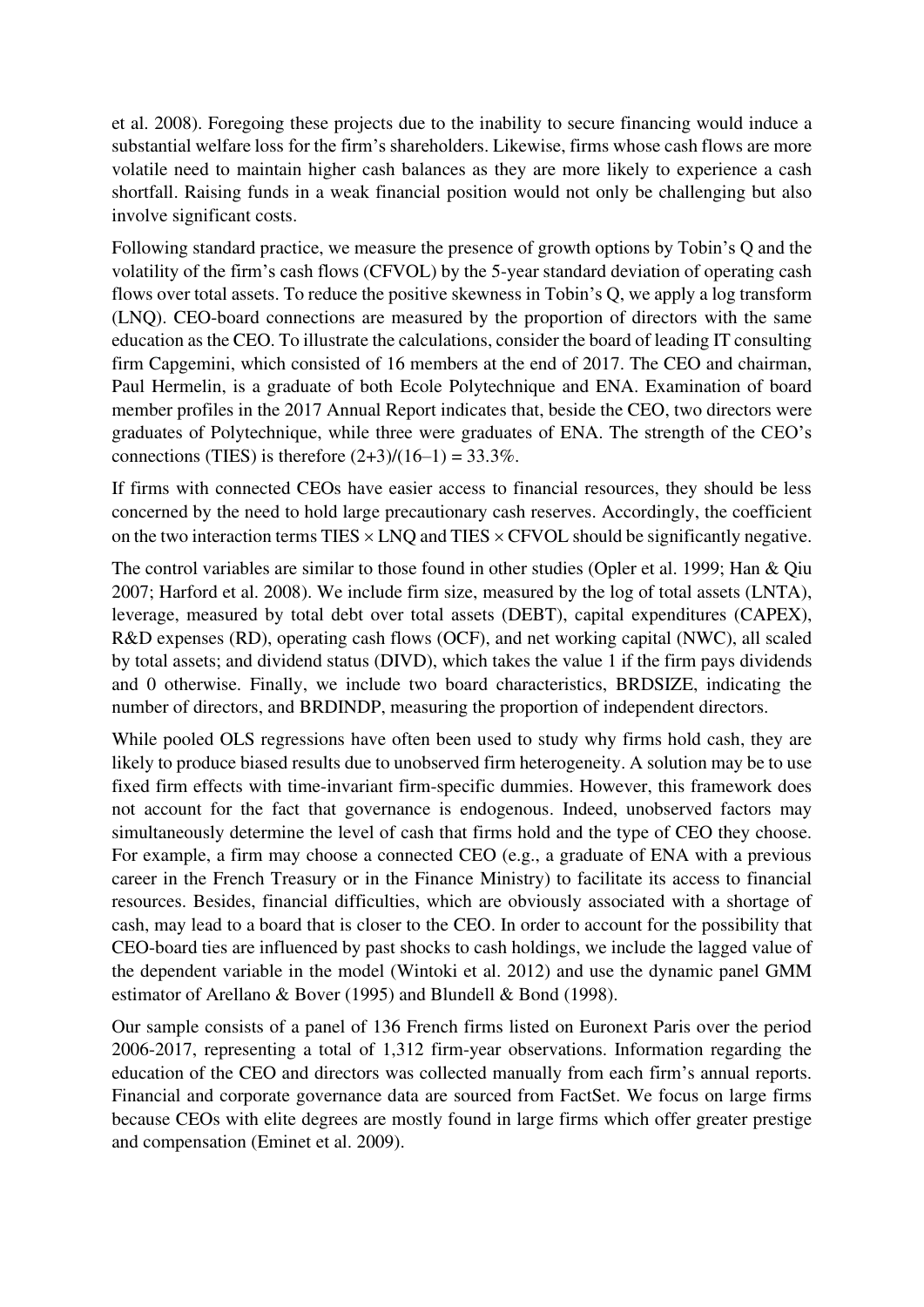#### **4. Results**

Table 1 presents the descriptive statistics for the sample. Cash holdings (CASH) represent on average 10.76% of total assets. The average proportion of directors with the same education as the CEO (TIES) is 8.74%. However, this proportion varies between 15% and 100% in more than a quarter of all cases. R&D is also positively skewed as it tends to be carried out by specific firms. The other variables appear to be more symmetrically distributed.

Table 2 provides the correlation between the variables. Cash holdings (CASH) appear to be lower in firms with connected CEOs (TIES) consistent with the latter's ability to relax the firm's financial constraints. In line with the trade-off theory, firms with more valuable projects (LNQ), riskier cash flows (CFVOL) and more intangible investments (RD), tend to hold more cash, while larger firms (LNTA) and firms with more NWC maintain lower cash balances. In contrast, the pecking order theory explains that firms with higher capital expenditures (CAPEX), higher leverage (DEBT), lower cash flows (OCF), and paying dividend (DIVD), have lower cash balances. Column 2 shows that connected CEOs are found mostly in larger firms (LNTA) with lower R&D (RD) and fewer growth opportunities (LNQ). The remaining results confirm that large firms have larger boards and less volatile cash flows, and that high R&D firms use less debt and are less likely to pay dividends.

Table 3 presents the results of the system GMM regressions. The dynamic relationship between cash holdings and CEO-board ties appears to be well specified. The AR (2) test shows the absence of second-order serial correlation in the residuals, which indicates that the use of one lag of the dependent variable is sufficient to control for the reverse influence of cash holdings on CEO-board ties. Besides, the Sargan test confirms that the internal instruments are valid. In all cases, the proportion of assets held in cash is relatively persistent. Column 1 underscores that high cash flow volatility is a strong reason for holding cash. This result is consistent with the precautionary motive for holding cash (Opler et al. 1999; Han & Qiu 2007). On the other hand, firms do not appear to hold more cash when they have more growth opportunities.

Column 2 includes the interaction term between CEO-board ties and Tobin's Q. The effect is that the coefficient on Tobin's Q becomes significantly positive, while the coefficient on the interaction term TIES  $\times$  LNO is negative and highly significant. This result confirms that firms hold more cash when they have more growth opportunities knowing that they will need funds to carry out their investments. However, firms with board-connected CEOs do not increase their cash balances as much, signaling their greater ability to procure funds. Column 3 includes an interaction term between CEO-board ties and cash flow volatility. While the coefficient on cash flow volatility was already significantly positive, the interaction term causes that coefficient to become larger and more significant. We interpret the negative coefficient on TIES  $\times$  CFVOL as implying that firms with board-connected CEO hold less cash because of their greater ability to raise funds in the event of a cash shortfall. This result is in line with the precautionary motive for holding cash and underlines the benefit of CEO-board connections in relaxing the firm's financial constraints (Han & Qiu 2007). Finally, Column 4 includes both interaction terms. The results are broadly unchanged aside from the fact that the coefficient on TIES  $\times$  CFVOL is less significant as some of its effect appears to be subsumed by the other interaction term TIES  $\times$  LNO.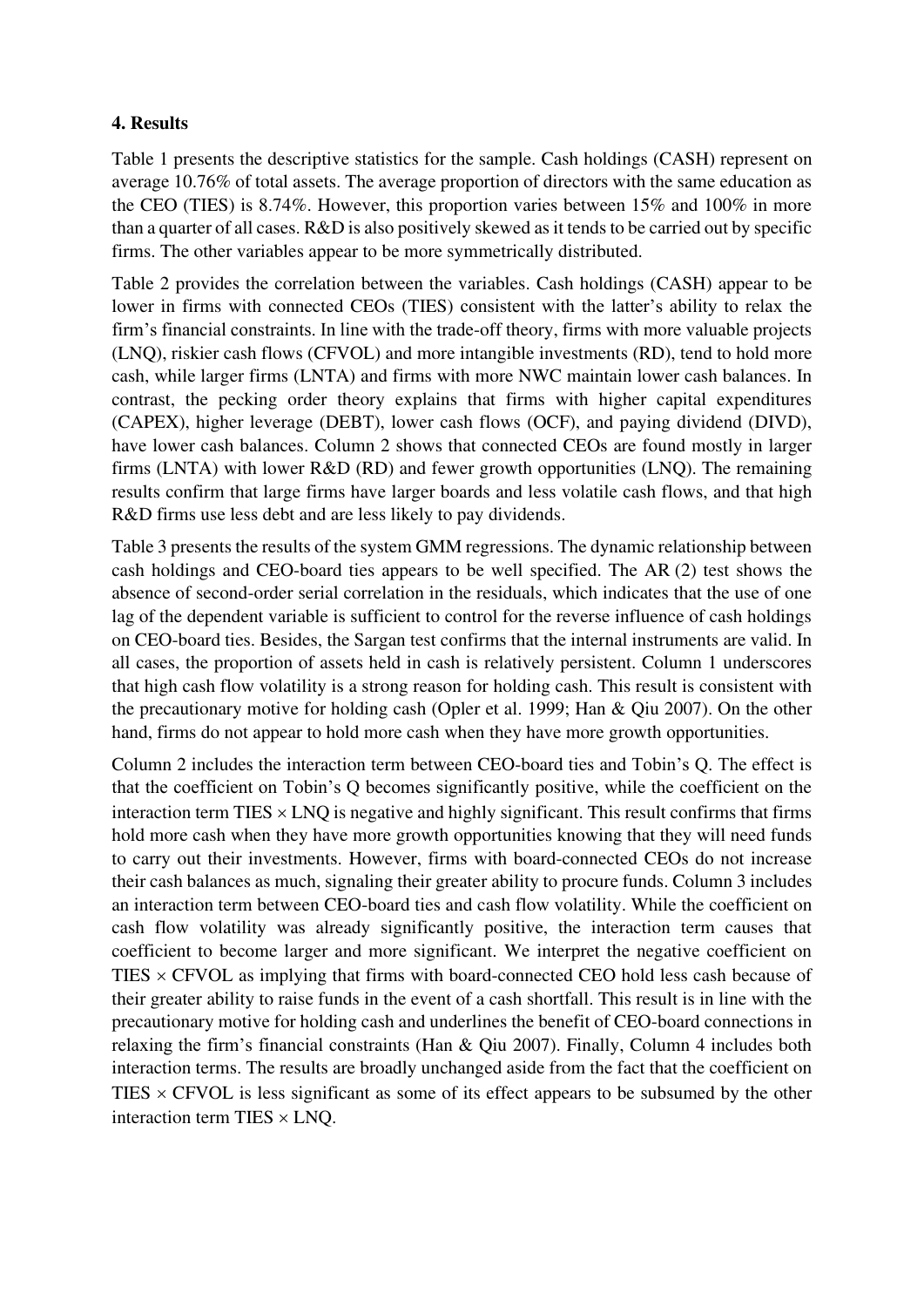|                | Mean   | Std dev | Q1        | Median         | Q <sub>3</sub> | Min              | Max          |
|----------------|--------|---------|-----------|----------------|----------------|------------------|--------------|
| <b>CASH</b>    | 0.1076 | 0.0760  | 0.0571    | 0.0867         | 0.1379         | 0.0005           | 0.5285       |
| <b>TIES</b>    | 0.0874 | 0.1386  | $\theta$  | $\overline{0}$ | 0.1538         | $\theta$         | $\mathbf{1}$ |
| <b>LNTA</b>    | 8.2875 | 1.7644  | 6.9394    | 8.2771         | 9.6551         | 3.6562           | 12.554       |
| <b>LNO</b>     | 0.2691 | 0.3867  | 0.0090    | 0.1942         | 0.4544         | $-0.9527$        | 2.1241       |
| <b>DEBT</b>    | 0.1989 | 0.1345  | 0.1014    | 0.1875         | 0.2726         | $\theta$         | 0.6588       |
| <b>CAPEX</b>   | 0.0388 | 0.0378  | 0.0155    | 0.0291         | 0.0496         | $\overline{0}$   | 0.3416       |
| <b>OCF</b>     | 0.0810 | 0.0595  | 0.0488    | 0.0748         | 0.1060         | $-0.3790$        | 0.6057       |
| <b>CFVOL</b>   | 0.0380 | 0.0347  | 0.0175    | 0.0278         | 0.0457         | 0.0036           | 0.2229       |
| RD             | 0.0134 | 0.0357  | $\Omega$  | $\theta$       | 0.0088         | $\theta$         | 0.3494       |
| <b>NWC</b>     | 0.0359 | 0.1381  | $-0.0478$ | 0.0256         | 0.1067         | $-0.5641$        | 0.6346       |
| <b>DIVD</b>    | 0.8555 | 0.3517  | 1         | 1              |                | $\theta$         | $\mathbf{1}$ |
| <b>BRDSIZE</b> | 10.984 | 3.6603  | 9         | 11             | 13             | 3                | 22           |
| <b>BRDINDP</b> | 0.4934 | 0.2120  | 0.3636    | 0.4706         | 0.6154         | $\boldsymbol{0}$ | 1            |

**Table 1. Descriptive statistics** 

#### **Table 2. Correlations**

|                |        | $[1]$        | $[2]$      | $[3]$      | $[4]$      | $[5]$        | [6]        |
|----------------|--------|--------------|------------|------------|------------|--------------|------------|
|                |        |              |            |            |            |              |            |
| <b>CASH</b>    | $[1]$  | $\mathbf{1}$ |            |            |            |              |            |
| <b>TIES</b>    | $[2]$  | $-0.1064*$   | 1          |            |            |              |            |
| <b>LNTA</b>    | $[3]$  | $-0.2389*$   | $0.1299*$  | 1          |            |              |            |
| <b>LNQ</b>     | $[4]$  | $0.1900*$    | $-0.0842*$ | $-0.0824*$ | 1          |              |            |
| <b>DEBT</b>    | $[5]$  | $-0.2926*$   | $0.1396*$  | $0.0816*$  | $-0.0611$  | $\mathbf{1}$ |            |
| <b>CAPEX</b>   | [6]    | $-0.0464$    | 0.0047     | 0.0442     | $0.1213*$  | $0.1124*$    | 1          |
| <b>OCF</b>     | $[7]$  | $0.1635*$    | $-0.0524$  | $-0.0592$  | $0.4647*$  | 0.031        | 0.3584*    |
| <b>CFVOL</b>   | [8]    | $0.3453*$    | 0.0526     | $-0.2982*$ | $0.1330*$  | $-0.1117*$   | 0.0368     |
| RD             | [9]    | $0.2579*$    | $-0.0889*$ | $-0.0333$  | $0.1135*$  | $-0.2073*$   | $-0.0125$  |
| <b>NWC</b>     | $[10]$ | $-0.1254*$   | $-0.0401$  | $-0.3277*$ | $-0.0778*$ | $-0.1260*$   | $-0.0740*$ |
| <b>DIVD</b>    | $[11]$ | $-0.0776*$   | $-0.0437$  | $0.2259*$  | $0.1450*$  | $-0.0089$    | 0.0498     |
| <b>BRDSIZE</b> | $[12]$ | $-0.1434*$   | $0.0675*$  | $0.7081*$  | $-0.0368$  | $0.0728*$    | 0.0256     |
| <b>BRDINDP</b> | $[13]$ | $-0.0346$    | $-0.0094$  | 0.2398*    | $-0.0376$  | 0.0208       | 0.0389     |
|                |        |              |            |            |            |              |            |
|                |        | $[7]$        | [8]        | $[9]$      | $[10]$     | $[11]$       | $[12]$     |
|                |        |              |            |            |            |              |            |
| OCF            | $[7]$  | 1            |            |            |            |              |            |
| <b>CFVOL</b>   | [8]    | $0.1015*$    | 1          |            |            |              |            |
| RD             | [9]    | $0.2263*$    | $0.1318*$  | 1          |            |              |            |
| <b>NWC</b>     | $[10]$ | $-0.1144*$   | $-0.0343$  | 0.0207     | 1          |              |            |
| <b>DIVD</b>    | $[11]$ | $0.0699*$    | $-0.1968*$ | $-0.1642*$ | $-0.026$   | 1            |            |
| <b>BRDSIZE</b> | $[12]$ | $-0.0276$    | $-0.1908*$ | $-0.0841*$ | $-0.2463*$ | 0.1898*      | 1          |
| <b>BRDINDP</b> | $[13]$ | $-0.0371$    | 0.0115     | $0.0947*$  | $-0.0577$  | 0.0659       | $0.0897*$  |

CASH = cash/ total assets; LNTA = log of total assets; LNQ = log of Tobin's Q; DEBT = total debt/ total assets; NWC = net working capital/ total assets; OCF = operating cash flows/ total assets; CFVOL = standard deviation of OCF over the past 5 years;  $CAPEX = capital$  expenditures/ total assets;  $RD = R&D$  expenses/ total assets; DIVD = 1 if the firm pays dividends; BRDSIZE = number of directors; BRDINDEP = proportion of independent directors; TIES = proportion of directors with the same education as the CEO. \* indicates statistical significance at the 1% level.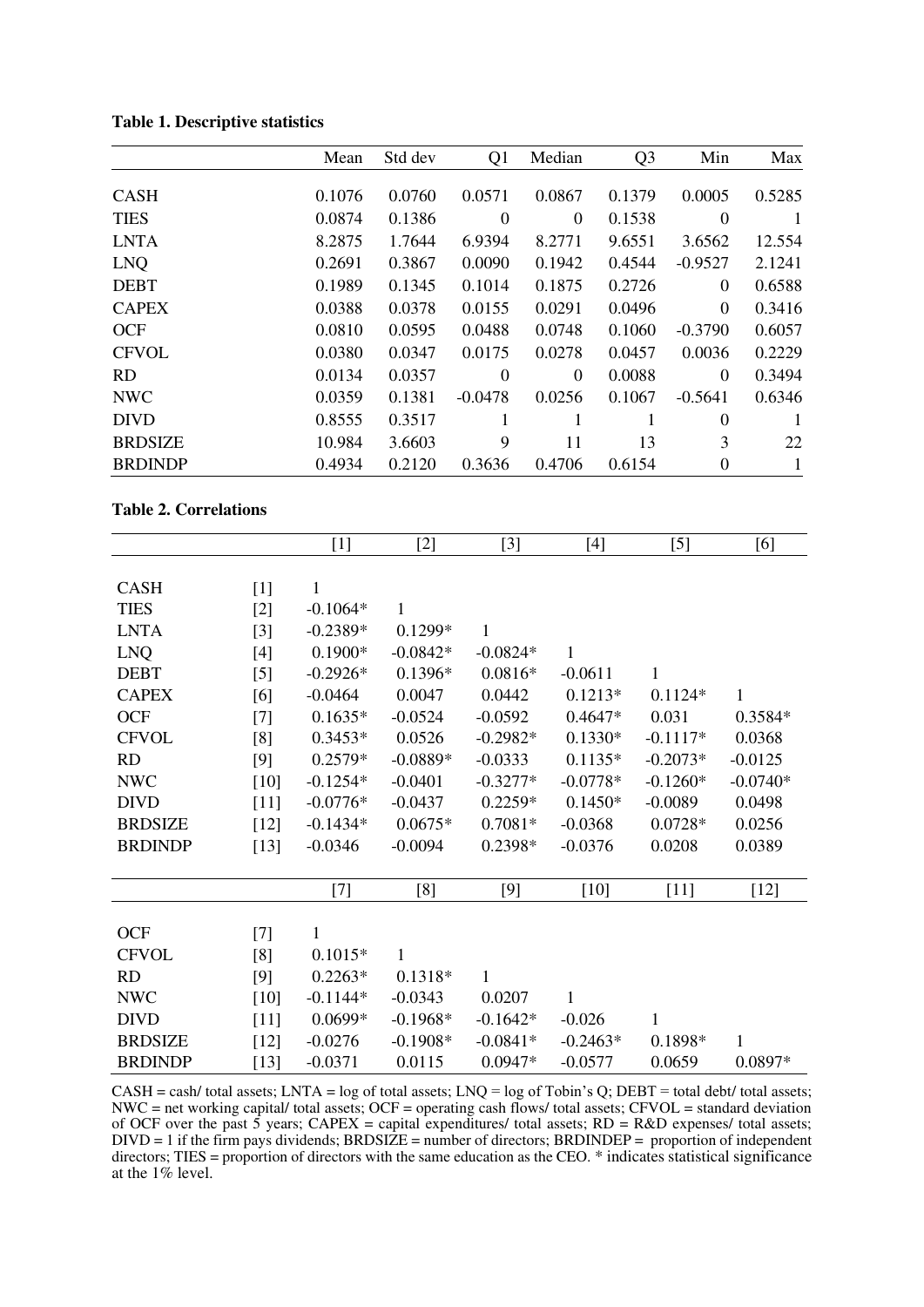|                   | Dependent variable: CASH (t) |               |               |               |  |  |  |
|-------------------|------------------------------|---------------|---------------|---------------|--|--|--|
|                   | (1)                          | (2)           | (3)           | (4)           |  |  |  |
|                   |                              |               |               |               |  |  |  |
| $CASH(t-1)$       | $0.4258$ ***                 | $0.3730$ ***  | $0.3063$ ***  | $0.3431$ ***  |  |  |  |
|                   | (14.13)                      | (21.97)       | (23.82)       | (36.35)       |  |  |  |
| <b>LNTA</b>       | $-0.0053$                    | $-0.0064$ *** | $-0.0050$ *** | $-0.0083$ *** |  |  |  |
|                   | $(-1.20)$                    | $(-3.82)$     | $(-3.62)$     | $(-8.41)$     |  |  |  |
| <b>LNQ</b>        | 0.0119                       | $0.0176$ ***  | $-0.0018$     | $0.0121$ ***  |  |  |  |
|                   | (1.50)                       | (4.36)        | $(-0.58)$     | (4.24)        |  |  |  |
| <b>DEBT</b>       | 0.0215                       | $-0.0059$     | $0.0239$ ***  | 0.0000        |  |  |  |
|                   | (1.02)                       | $(-0.51)$     | (2.74)        | $(-0.01)$     |  |  |  |
| <b>NWC</b>        | $-0.0506$                    | $-0.0642$ *** | $-0.1222$ *** | $-0.0545$ *** |  |  |  |
|                   | $(-1.55)$                    | $(-3.59)$     | $(-6.74)$     | $(-5.77)$     |  |  |  |
| <b>OCF</b>        | $0.2091$ ***                 | $0.2409$ ***  | $0.2004$ ***  | $0.2263$ ***  |  |  |  |
|                   | (6.05)                       | (12.45)       | (14.54)       | (21.57)       |  |  |  |
| <b>CFVOL</b>      | $0.1721$ ***                 | $0.1211$ ***  | $0.2077$ ***  | 0.0326        |  |  |  |
|                   | (3.11)                       | (3.70)        | (6.84)        | (1.53)        |  |  |  |
| <b>CAPEX</b>      | $-0.0862$                    | $-0.0834$ *** | $-0.0550*$    | $-0.0612$ *** |  |  |  |
|                   | $(-1.41)$                    | $(-2.82)$     | $(-1.95)$     | $(-4.15)$     |  |  |  |
| <b>RD</b>         | $0.2744*$                    | $0.2455$ ***  | $0.3483$ ***  | $0.2554$ ***  |  |  |  |
|                   | (1.83)                       | (4.93)        | (6.14)        | (9.58)        |  |  |  |
| <b>DIVD</b>       | $-0.0060$                    | $-0.0026$     | $-0.0078$ *** | $-0.0057$ *** |  |  |  |
|                   | $(-1.40)$                    | $(-0.91)$     | $(-3.65)$     | $(-2.91)$     |  |  |  |
| <b>BRDSIZE</b>    | $-0.0009$                    | $-0.0012$ **  | $-0.0010**$   | $-0.0008$ **  |  |  |  |
|                   | $(-0.98)$                    | $(-2.46)$     | $(-2.13)$     | $(-2.51)$     |  |  |  |
| <b>BRDINDEP</b>   | $-0.0199$ **                 | $-0.0294$ *** | $-0.0101$ *   | $-0.0248$ *** |  |  |  |
|                   | $(-2.19)$                    | $(-7.11)$     | $(-1.84)$     | $(-9.30)$     |  |  |  |
| <b>TIES</b>       | 0.0020                       | $-0.0061$     | $-0.0081$     | 0.0071        |  |  |  |
|                   | (0.14)                       | $(-0.59)$     | $(-1.01)$     | (1.50)        |  |  |  |
| $TIES \times LNQ$ |                              | $-0.0758$ *** |               | $-0.0624$ *** |  |  |  |
|                   |                              | $(-3.84)$     |               | $(-5.43)$     |  |  |  |
| TIES × CFVOL      |                              |               | $-0.5161$ *** | $-0.1603$ **  |  |  |  |
|                   |                              |               | $(-5.05)$     | $(-2.15)$     |  |  |  |
|                   |                              |               |               |               |  |  |  |
| AR(1)             | $-5.9322$ ***                | $-5.6928$ *** | $-5.5327$ *** | $-5.5126$ *** |  |  |  |
| $p$ -value        | 0.0000                       | 0.0000        | 0.0000        | 0.0000        |  |  |  |
| AR(2)             | 0.9497                       | 0.8907        | 0.6597        | 0.80313       |  |  |  |
| $p$ -value        | 0.3422                       | 0.3731        | 0.5095        | 0.4219        |  |  |  |
| Sargan test       | 49.322                       | 94.065        | 96.013        | 108.1075      |  |  |  |
| $p$ -value        | 0.3805                       | 0.2588        | 0.2159        | 0.8284        |  |  |  |

**Table 3. System GMM regressions** 

CASH = cash/ total assets; LNTA = log of total assets; LNQ = log of Tobin's Q; DEBT = total debt/ total assets; NWC = net working capital/ total assets; OCF = operating cash flows/ total assets; CFVOL = standard deviation of OCF over the past 5 years;  $CAPEX =$  capital expenditures/ total assets;  $RD = R&D$  expenses/ total assets;  $DIVD = 1$  if the firm pays dividends;  $BRDSIZE = number of \, directions; BRDINDER = proportion \, of \, independent \,$ directors; TIES = proportion of directors with the same education as the CEO. The model includes year dummies. *Z*-statistics are reported between brackets below the point estimates. \*\*\*, \*\* and \* indicates statistical significance at the 1%, 5% and 10% level.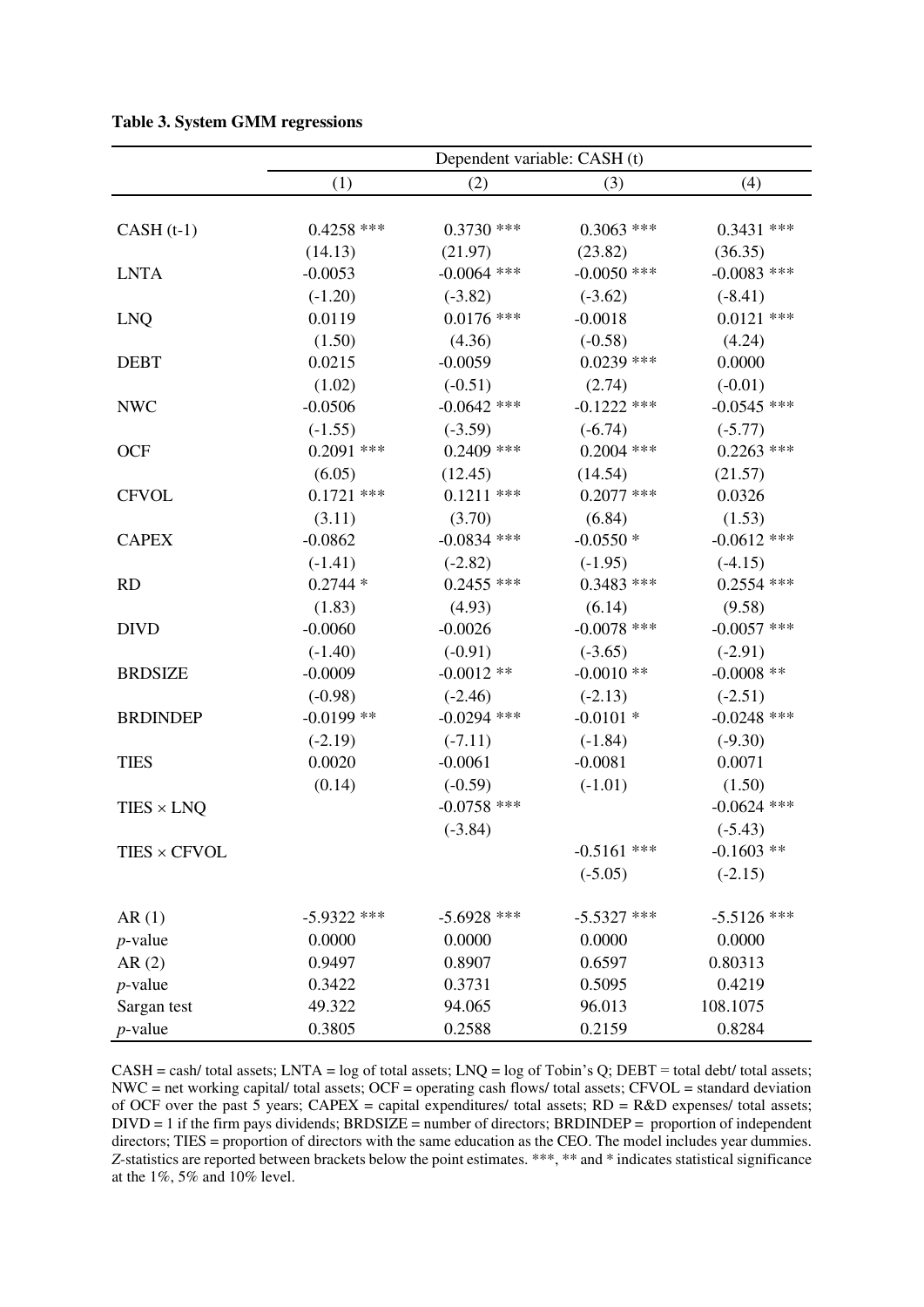#### **5. Conclusion**

Social networks impair the board's monitoring and promote CEO entrenchment (Nguyen 2012; Kramarz & Thesmar 2013). However, they also bring value. By fostering trust, they facilitate communication and enable the CEO to receive more relevant information (Burt 1997; Adams & Ferreira 2007). As in the case of political connections (Faccio et al. 2006; Zheng et al. 2015), they may help the firm access hard to get resources. In this study based on a sample of French companies, we provide evidence suggesting that CEO connections with other board members facilitate firm financing. While other firms need to hold higher cash balances in view of funding their investments or to protect against cash shortfalls, firms with board-connected CEOs hold significantly less cash, highlighting their greater ability to source cash when needed (Han & Qiu 2007). Although these funds may not be put to their best use, they are likely to enhance the firm's survival (Faccio et al. 2006).

#### **References**

Adams R., Ferreira D. (2007). A theory of friendly boards. *Journal of Finance* **62**, 217-250.

- Arellano M., Bond S. (1991). Some tests of specification for panel data: Monte Carlo evidence and an application to employment equations, *Review of Economic Studies* **58**, 277-297.
- Arellano M., Bover O. (1995). Another look at the instrumental variable estimation of errorcomponent models, *Journal of Econometrics* **68**, 29–51.
- Batjargal B., Liu M. (2004). Entrepreneurs' access to private equity in China: The role of social capital. *Organization Science* **15**, 159-172.
- Blundell R., Bond S. (1998). Initial conditions and moment restrictions in dynamic panel data models, *Journal of Econometrics* **87**, 115-143.
- Bottazzi L., Da Rin M., Hellmann T. (2016). The importance of trust for investment: Evidence from venture capital. *Review of Financial Studies* **29**, 2283-2318.
- Burt R. (1997). The contingent value of social capital. *Administrative Science Quarterly* **42**, 339-365.
- Eminet A., Guedri Z., Asseman S. (2009). Le dirigeant est-il l'architecte de sa rémunération ? Structure de contrôle du conseil d'administration et mobilisation du capital social, *Finance Contrôle Stratégie* **12**, 5-36.
- Faccio M., Masulis R.W., McConnell J. (2006). Political connections and corporate bailouts. *Journal of Finance* **61**, 2597-2635.
- Fracassi C., Tate G. (2012). External networking and internal firm governance. *Journal of Finance* **67**(1), 153-194.
- Gompers P., Mukharlyamov V., Xuan Y. (2016). The cost of friendship. *Journal of Financial Economics* **119**, 626-644.
- Han S., Qiu J. (2007). Corporate precautionary cash holdings. *Journal of Corporate Finance* **13**, 43-57.
- Harford J., Mansi S.A., Maxwell W.F. (2008). Corporate governance and firm cash holdings in the US. *Journal of Financial Economics* **87**, 535-555.
- Hwang B.H, Kim S. (2009). It pays to have friends, *Journal of Financial Economics* **93**, 138- 158.
- Khanna V., Kim E.H., Lu Y.A.O. (2015). CEO connectedness and corporate fraud. *Journal of Finance* **70**, 1203-1252